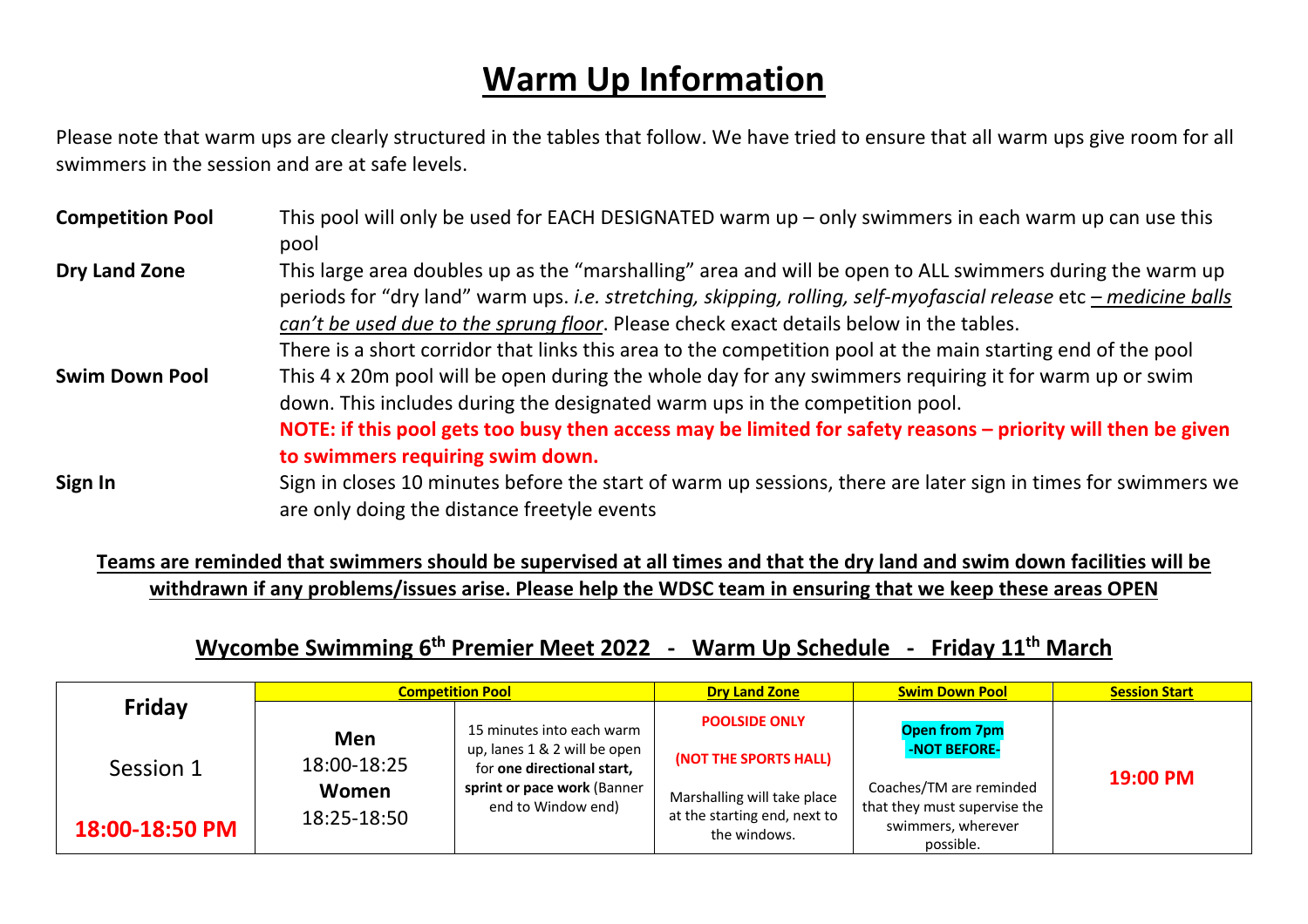## **Wycombe Swimming 6th Premier Meet 2022 - Warm Up Schedule - Saturday 12th March**

|                     | <b>Competition Pool</b> |                                                                                                                  | <b>Dry Land Zone</b>                                                                        | <b>Swim Down Pool</b>                                                                      | <b>Session Start</b> |
|---------------------|-------------------------|------------------------------------------------------------------------------------------------------------------|---------------------------------------------------------------------------------------------|--------------------------------------------------------------------------------------------|----------------------|
| Saturday            | Women                   | 15 minutes into each warm<br>up, lanes 1 & 2 will be open                                                        | <b>SPORTS HALL Zone A</b>                                                                   | Open to any swimmer<br>during the warm up &<br>session 2, provided there is                |                      |
| Session 2           | $07:30 - 07:55$         | for one directional start,<br>sprint or pace work (Banner                                                        | (for any swimmer)                                                                           | space.                                                                                     | 08:30 AM             |
| $ 07:30 - 08:20$ AM | Men<br>$07:55 - 08:20$  | end to Window end)<br>15 minutes into each warm<br>up, lane 8 will be open for<br><b>Backstroke Ledge Starts</b> | Swimmers are encouraged<br>to do all dry land exercises in<br>this area – avoiding poolside | Coaches/TM are reminded<br>that they must supervise the<br>swimmers, wherever<br>possible. |                      |

|                                             | <b>Competition Pool</b>                                                                                                                                                                    | <b>Dry Land Zone</b>                                                                                                                            | <b>Swim Down Pool</b>                                                                                                                                                               | <b>Session Start</b> |
|---------------------------------------------|--------------------------------------------------------------------------------------------------------------------------------------------------------------------------------------------|-------------------------------------------------------------------------------------------------------------------------------------------------|-------------------------------------------------------------------------------------------------------------------------------------------------------------------------------------|----------------------|
| Saturday<br>Session 3<br>$12:00 - 12:50$ PM | Women<br>15 minutes into each warm<br>12:00-12:25<br>up, lanes 1 & 2 will be open<br>for one directional start,<br>sprint or pace work (Banner<br>Men<br>end to Window end)<br>12:25-12:50 | <b>SPORTS HALL Zone A</b><br>(for any swimmer)<br>Swimmers are encouraged<br>to do all dry land exercises in<br>this area $-$ avoiding poolside | Open to any swimmer<br>during the warm up &<br>session 3, provided there is<br>space.<br>Coaches/TM are reminded<br>that they must supervise the<br>swimmers, wherever<br>possible. | 13:00 PM             |

|                                             | <b>Competition Pool</b>                           |                                                                                                                                                                                                                                            | <b>Dry Land Zone</b>                                                                                                                          | <b>Swim Down Pool</b>                                                                                                                                                               | <b>Session Start</b> |
|---------------------------------------------|---------------------------------------------------|--------------------------------------------------------------------------------------------------------------------------------------------------------------------------------------------------------------------------------------------|-----------------------------------------------------------------------------------------------------------------------------------------------|-------------------------------------------------------------------------------------------------------------------------------------------------------------------------------------|----------------------|
| Saturday<br>Session 4<br>$16:00 - 16:50$ PM | Women<br>16:00-16:25<br><b>Men</b><br>16:25-16:50 | 15 minutes into each warm<br>up, lanes 1 & 2 will be open<br>for one directional start,<br>sprint or pace work (Banner<br>end to Window end)<br>15 minutes into each warm<br>up, lane 8 will be open for<br><b>Backstroke Ledge Starts</b> | <b>SPORTS HALL Zone A</b><br>(for any swimmer)<br>Swimmers are encouraged<br>to do all dry land exercises in<br>this area - avoiding poolside | Open to any swimmer<br>during the warm up &<br>session 4, provided there is<br>space.<br>Coaches/TM are reminded<br>that they must supervise the<br>swimmers, wherever<br>possible. | 17:00 PM             |